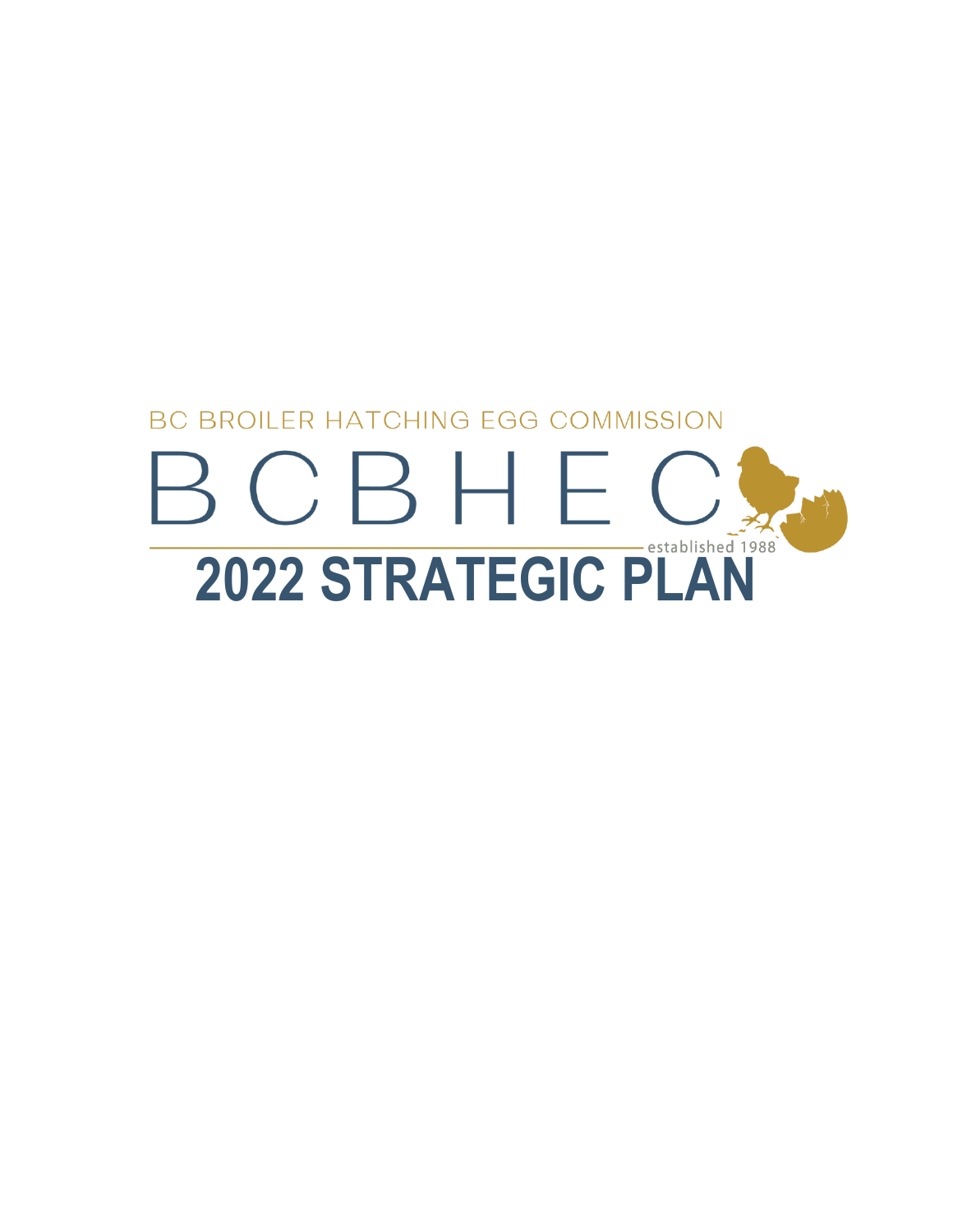### **OUR VISION**

It is through cooperation with industry stakeholders that our greatest successes will be derived.

#### **OUR MISSION**

To oversee the production activities of BC Broiler Hatching Egg producers and regulate the marketing of their product through hatcheries. To lead in dealing with participants in the value chain, all stakeholders, and the federal, provincial, and municipal governments.

# **OUR PURPOSE**

As a part of the chicken supply chain, provide fair and sustainable orderly marketing in the BC Hatching Egg sector.

# **OUR BIG, HAIRY, AUDACIOUS GOAL**

BC Broiler Hatching Eggs is a leader in the chicken industry in Canada.

# **OUR VALUES**

Passion & exceeding expectations

Support of families, family farms and stakeholders

Self-improvement

Smart work with a dose of fun

**Integrity** 

Results-oriented

Striving for excellence by thinking proactively

Act stewardly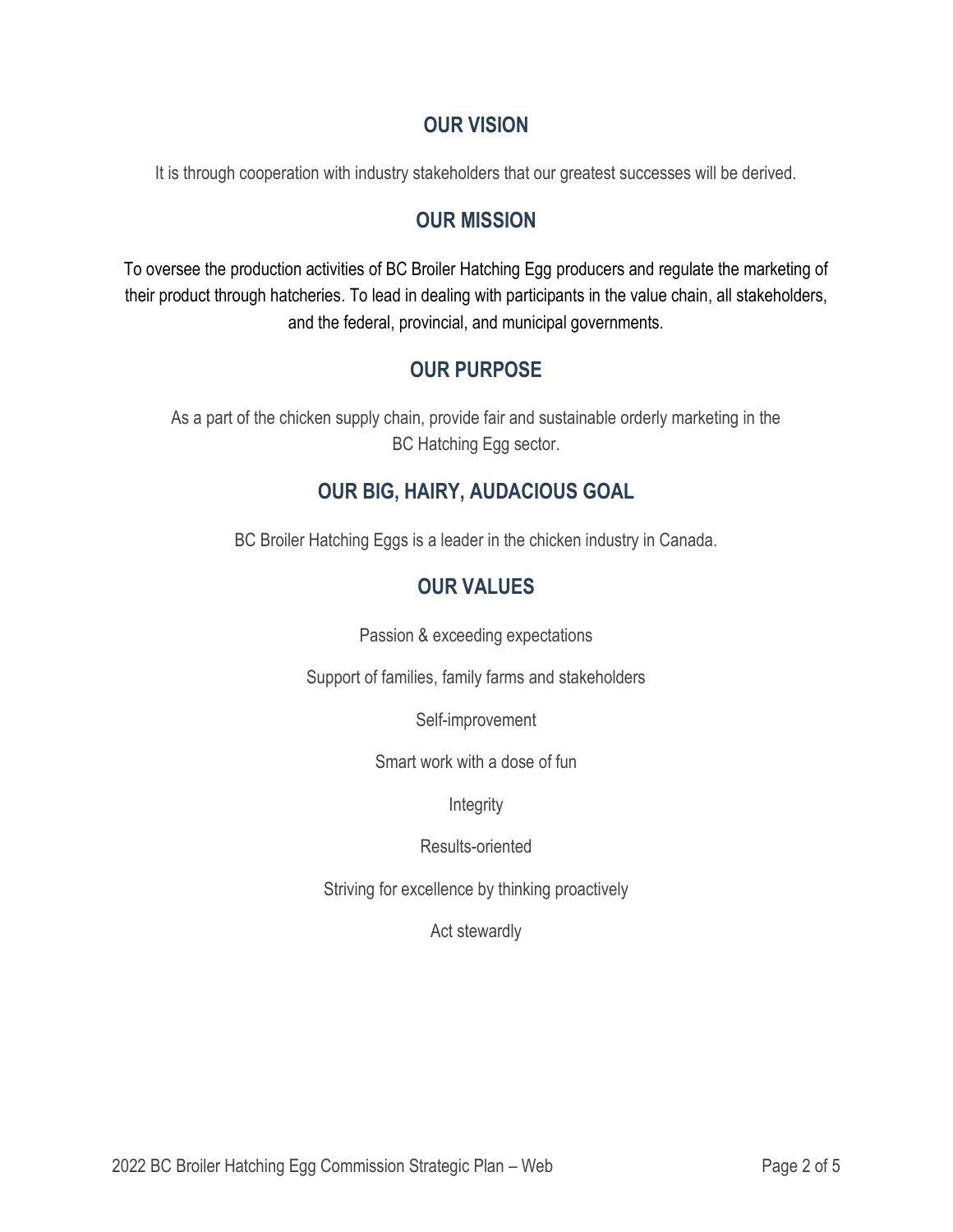### **KEY INITIATIVES**

## 1. COP Pricing

- I. COP and Other Pricing Implementation
	- i. Phase in to 100% COP and producer recovery information communications
	- ii. Specialty COP
	- iii. Hatchery, breeder chick and vaccine pricing
- II. HERS Phase 2
	- i. Data for COP pricing
	- ii. Producer data portal
- III. Bird-Egg Equivalency Program
	- i. Research Ontario model
	- ii. Link to HERS

#### 2. Strategic Framework for the Industry

- I. Summit Initiatives with the BC Chicken Marketing Board
	- i. Pricing
	- ii. Committee synergies
	- iii. Quality issues and resources
- II. Western Initiative
	- i. Communication
	- ii. Joint meetings
	- iii. Collaboration with western chicken boards

#### 3. Administrative Penalties

- I. Develop work plan
- II. Submit to BCFIRB

# 4. Salmonella Enteritidis

- I. SE testing implementation
- II. Education sessions
- III. Prevention and mitigation strategies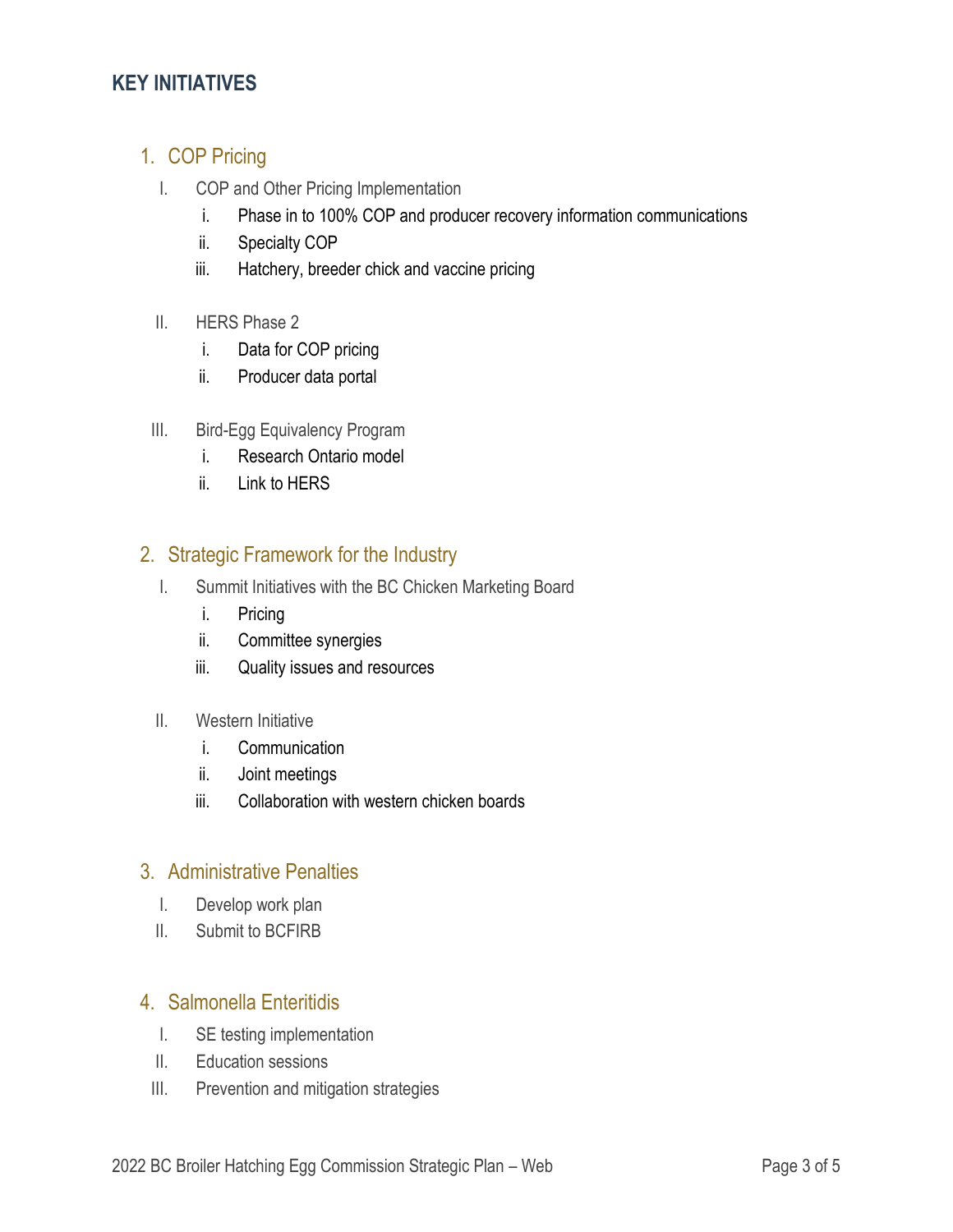- IV. Testing SOP update
- V. Pest control programs
- VI. Recurrence follow up
- VII. SE Insurance

#### 5. Quota Management

- I. Quota Tools Assessment Review
	- i. Research frameworks
	- ii. Develop work plan
	- iii. Submit to BCFIRB
- II. New Producer Program Revamp
	- i. Framework review
	- ii. Applicant criteria review
- III. Regional Diversification
	- i. Consultation
	- ii. Framework review